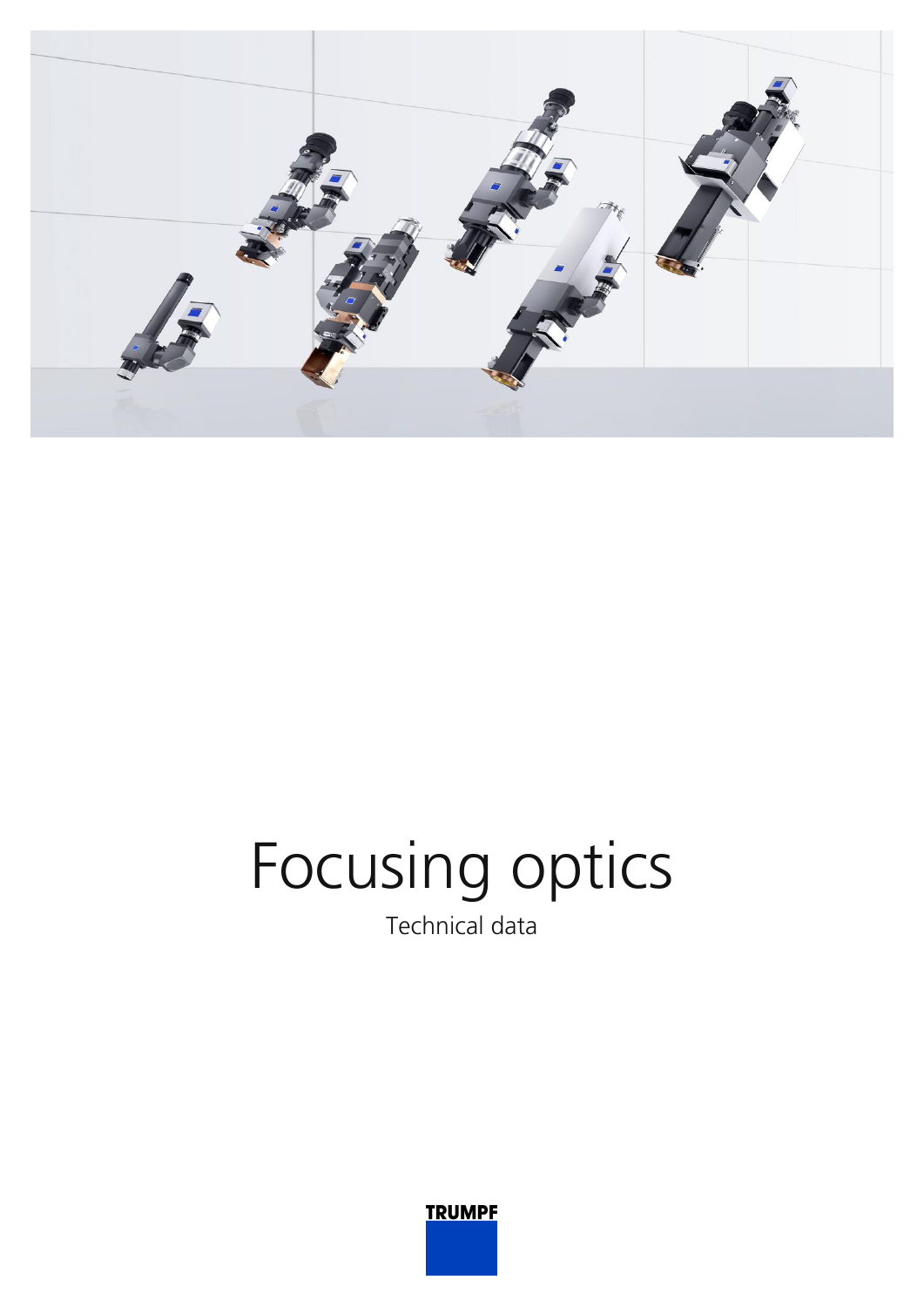|                               | <b>BEO D25</b>                                                                       | <b>BEO D35</b>                                                                                                                                         | <b>BEO D50</b>                                                                                                                                       |
|-------------------------------|--------------------------------------------------------------------------------------|--------------------------------------------------------------------------------------------------------------------------------------------------------|------------------------------------------------------------------------------------------------------------------------------------------------------|
| <b>LASER PARAMETERS</b>       |                                                                                      |                                                                                                                                                        |                                                                                                                                                      |
| WAVELENGTH                    |                                                                                      |                                                                                                                                                        |                                                                                                                                                      |
| <b>POWER</b>                  | up to 150 W (cw)                                                                     | up to 4000 W (cw)                                                                                                                                      | up to 8000 W (cw)                                                                                                                                    |
| NUMERICAL APERTURE            | typ. 0.11 / max. 0.12                                                                | typ. 0.11 / max. 0.12                                                                                                                                  | typ. 0.11 / max. 0.12                                                                                                                                |
| LASER LIGHT CABLE TYPE        | LLK-A                                                                                | LLK-Q, LLK-D, LLK-B, LLK-A                                                                                                                             | LLK-D, LLK-B, LLK-A                                                                                                                                  |
| <b>OPTICS CONFIGURATION 1</b> |                                                                                      |                                                                                                                                                        |                                                                                                                                                      |
| COLLIMATION                   | 90 mm                                                                                | 35/80/100 mm                                                                                                                                           | 35/100/125 mm                                                                                                                                        |
| <b>FOCAL LENGTH</b>           | 48/60/90/135 mm                                                                      | 70 / 100 / 140 / 200 / 300 mm                                                                                                                          | 150 / 200 / 250 / 300 mm                                                                                                                             |
| <b>STRUCTURAL DESIGN</b>      |                                                                                      |                                                                                                                                                        |                                                                                                                                                      |
| DIMENSIONS (W X H X D)        | 25 mm x 198 mm x 25 mm<br>(configuration example)                                    | 166 mm x 313 mm x 62 mm<br>(configuration example with<br>camera monitoring and crossjet)                                                              | 128 mm x 407 mm x 100 mm<br>(configuration example with<br>camera monitoring and crossjet)                                                           |
| WEIGHT                        | 0.3 kg (configuration example)                                                       | 2.5 kg (configuration example with<br>camera monitoring and crossjet)                                                                                  | 3.5 kg (configuration example with<br>camera monitoring and crossjet)                                                                                |
| <b>COMPATIBILITY</b>          |                                                                                      |                                                                                                                                                        |                                                                                                                                                      |
| <b>AVAILABLE LASERS</b>       | TruPulse                                                                             | TruDiode, TruDisk, TruFiber,<br>TruPulse                                                                                                               | TruDiode, TruDisk, TruFiber,<br>TruPulse                                                                                                             |
| AVAILABLE SENSOR SYSTEM       |                                                                                      |                                                                                                                                                        | VisionLine, CalibrationLine Power                                                                                                                    |
| <b>OPTIONS</b>                |                                                                                      |                                                                                                                                                        |                                                                                                                                                      |
| <b>AVAILABLE OPTIONS</b>      | 90° version, bifocal module,<br>camera monitoring, sensor<br>interface, 15 g version | 90° version, crossjet, shielding gas<br>supply, bifocal module, camera<br>monitoring, sensor interface,<br>lighting, cartridge module, 15 g<br>version | 90° version, crossjet, MVE nozzle,<br>shielding gas supply, bifocal<br>module, camera monitoring, sensor<br>interface, lighting, cartridge<br>module |

**BEO D70 RFO CFO**

## **LASER PARAMETERS**

| <b>WAVFI FNGTH</b>            |                                                                                           |                                                                                            |                                                                                            |
|-------------------------------|-------------------------------------------------------------------------------------------|--------------------------------------------------------------------------------------------|--------------------------------------------------------------------------------------------|
| <b>POWER</b>                  | up to 8000 W (cw)                                                                         | from 16000 W (cw)                                                                          | up to 8000 W (cw)                                                                          |
| NUMERICAL APERTURE            | typ. 0.11 / max. 0.12                                                                     | typ. 0.11 / max. 0.12                                                                      | typ. 0.11 / max. 0.12                                                                      |
| <b>LASER LIGHT CABLE TYPE</b> | LLK-D, LLK-B, LLK-A                                                                       | LLK-D                                                                                      | LLK-D, LLK-B                                                                               |
| <b>OPTICS CONFIGURATION 1</b> |                                                                                           |                                                                                            |                                                                                            |
| COLLIMATION                   | 150 / 200 mm                                                                              |                                                                                            | 200 mm                                                                                     |
| <b>FOCAL LENGTH</b>           | 100 / 150 / 200 / 300 / 400 / 600<br>mm                                                   | 600 mm                                                                                     | 100 / 150 / 200 / 300 / 400 / 600<br>mm                                                    |
| <b>STRUCTURAL DESIGN</b>      |                                                                                           |                                                                                            |                                                                                            |
| DIMENSIONS (W X H X D)        | 189 mm x 524 mm x 78 mm<br>(configuration example with<br>camera monitoring and crossjet) | 123 mm x 446 mm x 176 mm<br>(configuration example with<br>camera monitoring and crossjet) | 163 mm x 519 mm x 114 mm<br>(configuration example with<br>camera monitoring and crossjet) |
| <b>WFIGHT</b>                 | 6 kg (configuration example with<br>camera monitoring and crossjet)                       | 6.5 kg (configuration example with<br>camera monitoring and crossjet)                      | 8.5 kg (configuration example with<br>camera monitoring and crossjet)                      |
| <b>COMPATIBILITY</b>          |                                                                                           |                                                                                            |                                                                                            |
| <b>AVAILABLE LASERS</b>       | TruDiode, TruDisk, TruPulse                                                               | TruDisk                                                                                    | TruDiode, TruDisk, TruPulse                                                                |
| AVAILABLE SENSOR SYSTEM       | VisionLine, CalibrationLine Power,<br>welding depth sensor system                         |                                                                                            | VisionLine, CalibrationLine Power                                                          |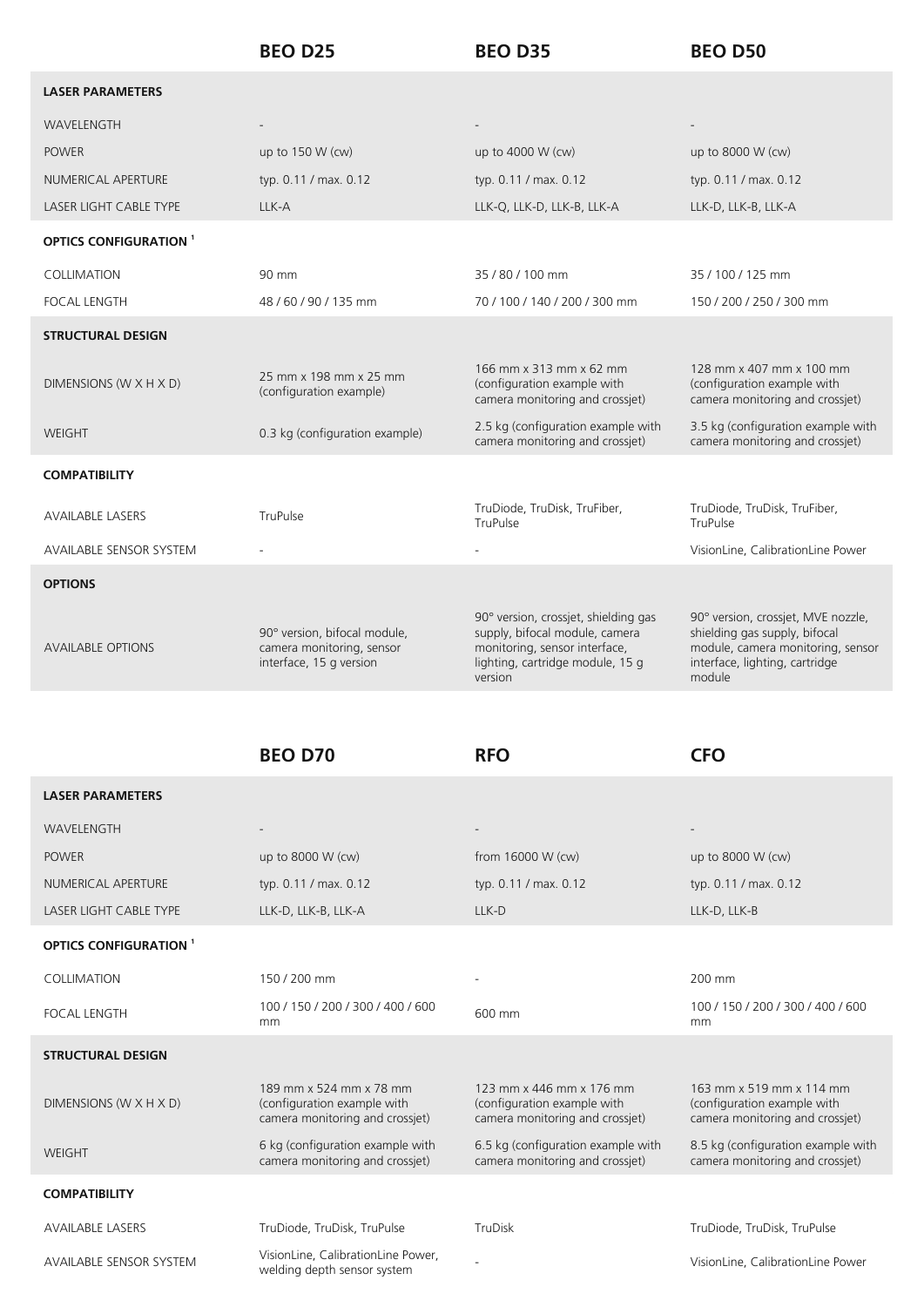| <b>OPTIONS</b> |                          |                                                                                                                                                                                                                                                               |                                                                                       |                                                                                                                                                                                                                                                                 |
|----------------|--------------------------|---------------------------------------------------------------------------------------------------------------------------------------------------------------------------------------------------------------------------------------------------------------|---------------------------------------------------------------------------------------|-----------------------------------------------------------------------------------------------------------------------------------------------------------------------------------------------------------------------------------------------------------------|
|                | <b>AVAILABLE OPTIONS</b> | 90° version, crossjet, MVE nozzle,<br>shielding gas supply, bifocal<br>module, sensor interface, lighting,<br>cartridge module, protective glass<br>monitoring unit, power measuring<br>cartridge, pilot laser, compensation<br>cartridge, multifocus element | Crossjet, camera monitoring,<br>cartridge module, protective glass<br>monitoring unit | 90° version, crossjet, MVE nozzle,<br>shielding gas supply, bifocal<br>module, camera monitoring, sensor<br>interface, lighting, cartridge<br>module, protective glass<br>monitoring unit, power measuring<br>cartridge, pilot laser, compensation<br>cartridge |